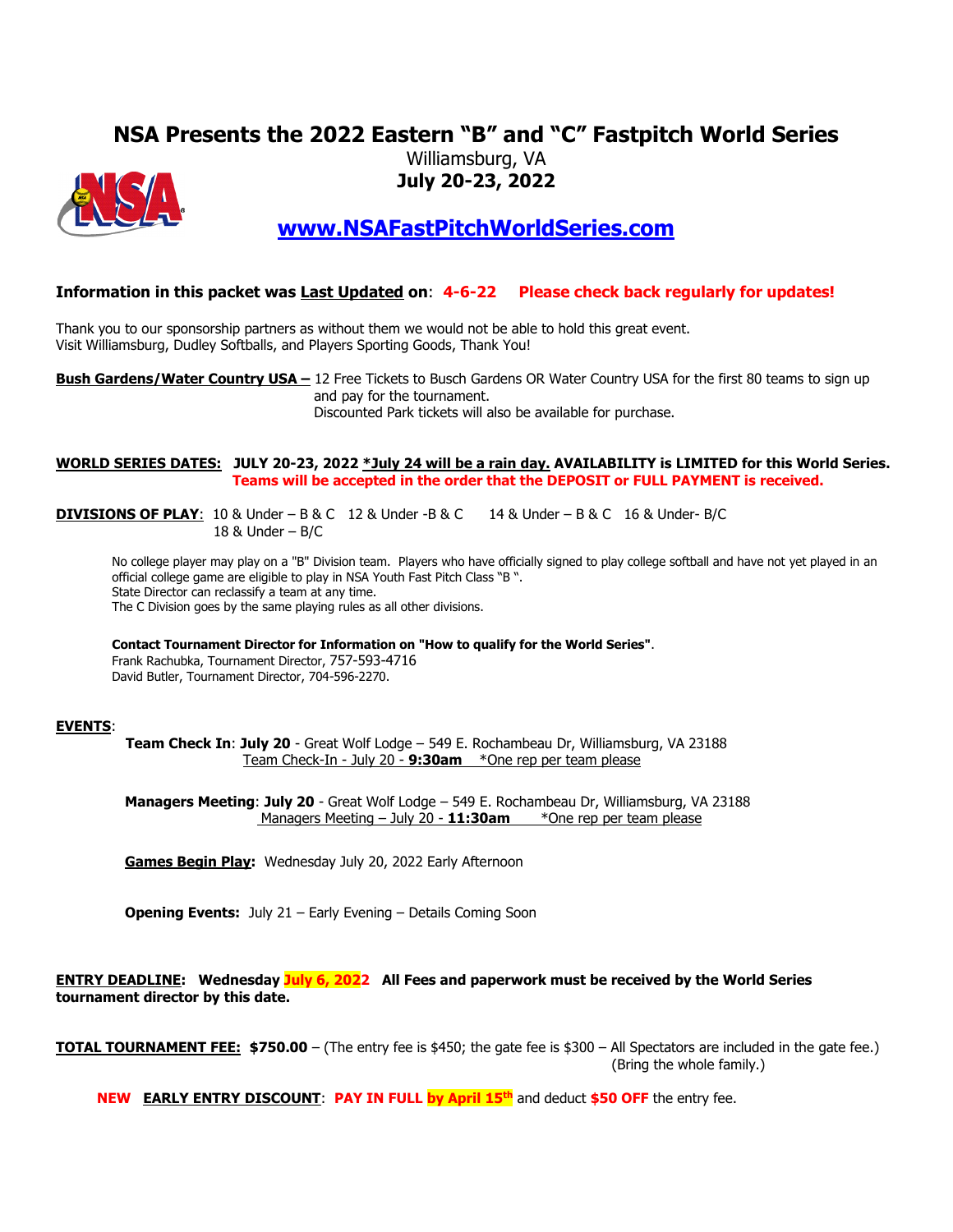**ENTRY PROCEDURES: NEW ENTRY PROCEDURES - All Fees and Paperwork go to the World Series Director** 

**DEPOSIT FORM**: \$300 Deposit **and** Deposit Form is required to reserve a spot in the NSA World Series. Form is available online at [www.NSAFastpitchWorldSeries.com](https://www.nsafastpitchworldseries.com/) form includes mailing address.

**ENTRY FORM:** Entry Form and procedures are available online at [www.NSAFastpitchWorldSeries.com](https://www.nsafastpitchworldseries.com/) **Entry Form includes the mailing address for this tournament. Entry Form includes list of ALL PAPERWORK you are required to submit.**

**TOURNAMENT DIRECTOR**: Frank Rachubka (NSA Virginia State Director) – 757-593-4716 - nsawmbg@gmail.com David Butler (NSA East Zone V.P.) – 704-596-2270 – coda4@playersls.com Mike Snyder (NSA National UIC) – 803-629-9590 – msnyder@playnsa.com

**HOTELS: [HOTEL INFORMATION LINK](https://sports.jemshospitality.com/nsa/worldseries/)** Please support the NSA Girls Fast Pitch World Series in Williamsburg by reserving your hotel accommodations with one of the preferred hotels via the link above.

**FORMAT:** The tournament will be a four (4) game format. The format will be a two (2) games pool play and then advance to a double elimination tournament bracket. Teams are required to participate in pool play.

#### **PARK LOCATIONS and DIRECTIONS:**

**Kiwanis Park - 4 lighted fields - 125 Longhill Rd. Williamsburg, VA 23185 Quarterpath Park - 3 lighted fields - 202 Quarterpath Rd. Williamsburg, VA 23185 James City Rec Center - 2 lighted fields - 5301 Longhill Rd. Williamsburg, VA 23188 Warhill Sports Complex - 4 fields - 4900 Stadium Rd. Williamsburg, VA 23188 Alternate site McReynold Sports Complex - 4 lighted fields - 412 Sports Way, Yorktown, VA 23692 Note: Kiwanis, Quaterpath and James City are in a 4 mile radius of each other.**

**TEAM CHECK IN:** July 20 - Great Wolf Lodge – 549 E. Rochambeau Dr, Williamsburg, VA 23188 Team Check-In – July 20 - 9:30am \*One rep per team please

**MANAGERS MEETING:** July 20 - Great Wolf Lodge – 549 E. Rochambeau Dr, Williamsburg, VA 23188 Managers Meeting – July 20 - 11:30am \*One rep per team please

#### **OPENING CEREMONIES: TBA**

**SWAPS:** Each team is REQUESTED to bring individual swaps to exchange with the first team they play. A small token such as a souvenir from their area of the country. The swaps will be exchanged at the beginning of each team's first game. If a team has a bye for their first game the team manager can arrange to swap with another team that has a bye.

#### **NSA APPROVED EQUIPMENT:**